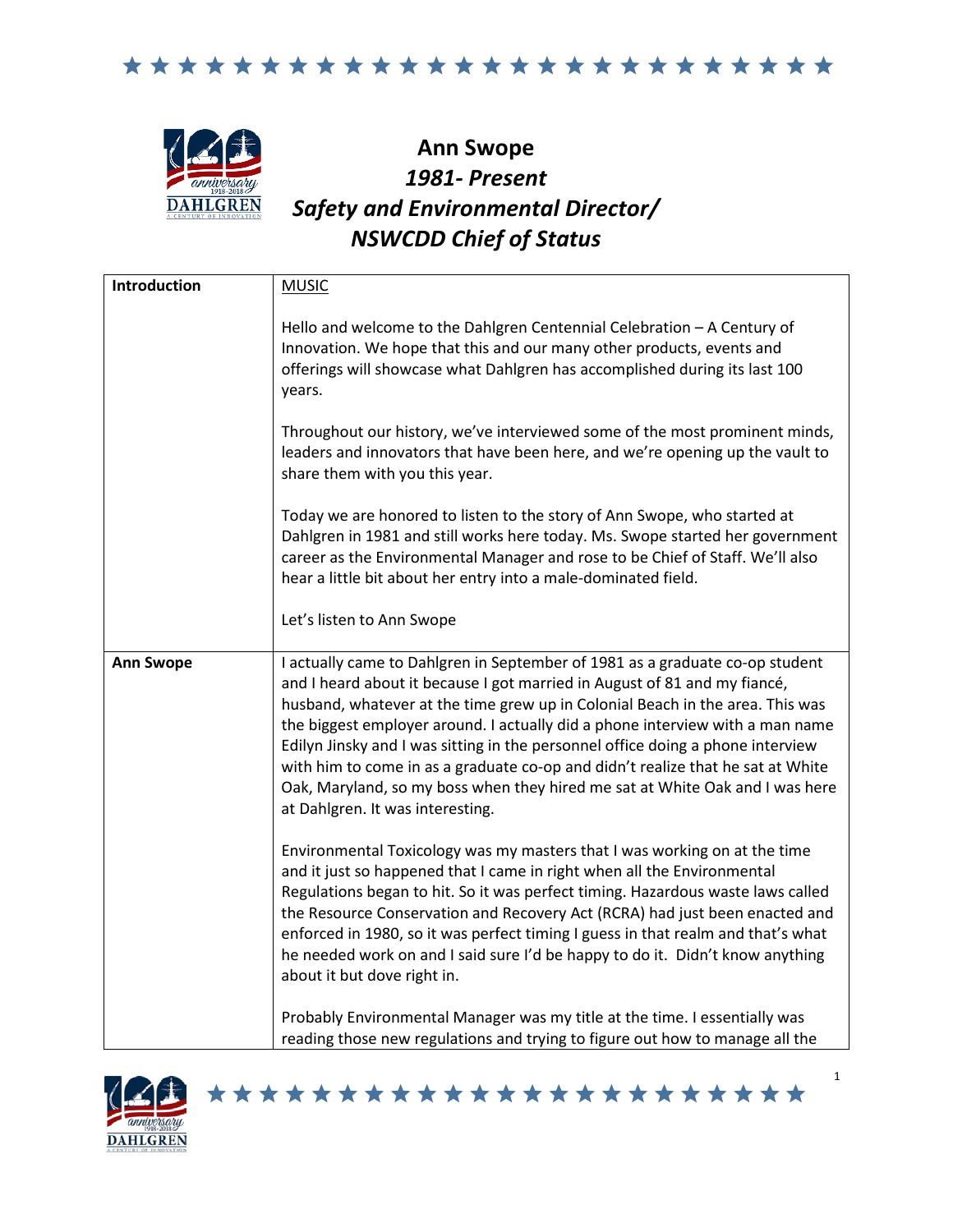## 

environmental programs we had on base including hazardous waste, which was the big new law that went into effect. You were no longer allowed to use your landfills on base to get rid of waste. All the laws on how to store it, transport it, ship it, inspect places you shipped it to.

Love Canal. Look it up online. It was very interesting to find out what happened at Love Canal. Just to give you a little history, it was in New York. It was a company that buried all sorts of drums and waste material in a big ravine and then eventually sold the property to that local community to build a school on. Everybody starting getting sick because all those drums leaked into the water way. So Love Canal is what started all the environmental regs. That happened in the 70s and the regs were written in '76 and implemented in '80 to start cradle to grave management of bad chemicals, so that's why now you put everything into a lined landfill or incinerate it with controls. It was a whole different world of regulation for everybody.

And then I expanded from environmental to environmental and safety and then added explosive safety to just until last year (2010). I was the Safety and Environmental Director for NSWC which included all the environmental programs, safety programs and explosive safety. Now I'm Chief of Staff, came over a year ago, as Chief of Staff which is actually traditional a military billet but military billets are hard to come by now with downsizing so that Captain at the time, CAPT Sheila Patterson, decided to make it a civilian billet and that's when I came over.

[When I started at NSWCDD], I actually came to work in a building that had no females in it. No female restroom or nothing, so when I came in they put a flip sign on the door of the restroom and I used it once and from then on went across the street to a building that had a female restroom. [*Laughs*] It was the public works department. W was the code.

I grew up in a family of three brothers and I had three sons so it never really bothered me [being the only female in the building]. The people here are great especially in public works. It's one big family. I went through three pregnancies like that and I was in a building with all males and I was two weeks late and came to work every day and they were all like oh my goodness, what are you doing here again, don't have the baby here kind of deal but they were very kind and generous and they knew my husband so that helped I guess.

I did some travel, but not a whole lot. Probably three or four times a year, I would have to go on travel. Getting the workforce to understand the technicalities and the responsibilities they have as all the new laws keep coming out. In the environmental and safety world, it only keeps getting tougher and more and more regulations thrown on you and part of my success early on was

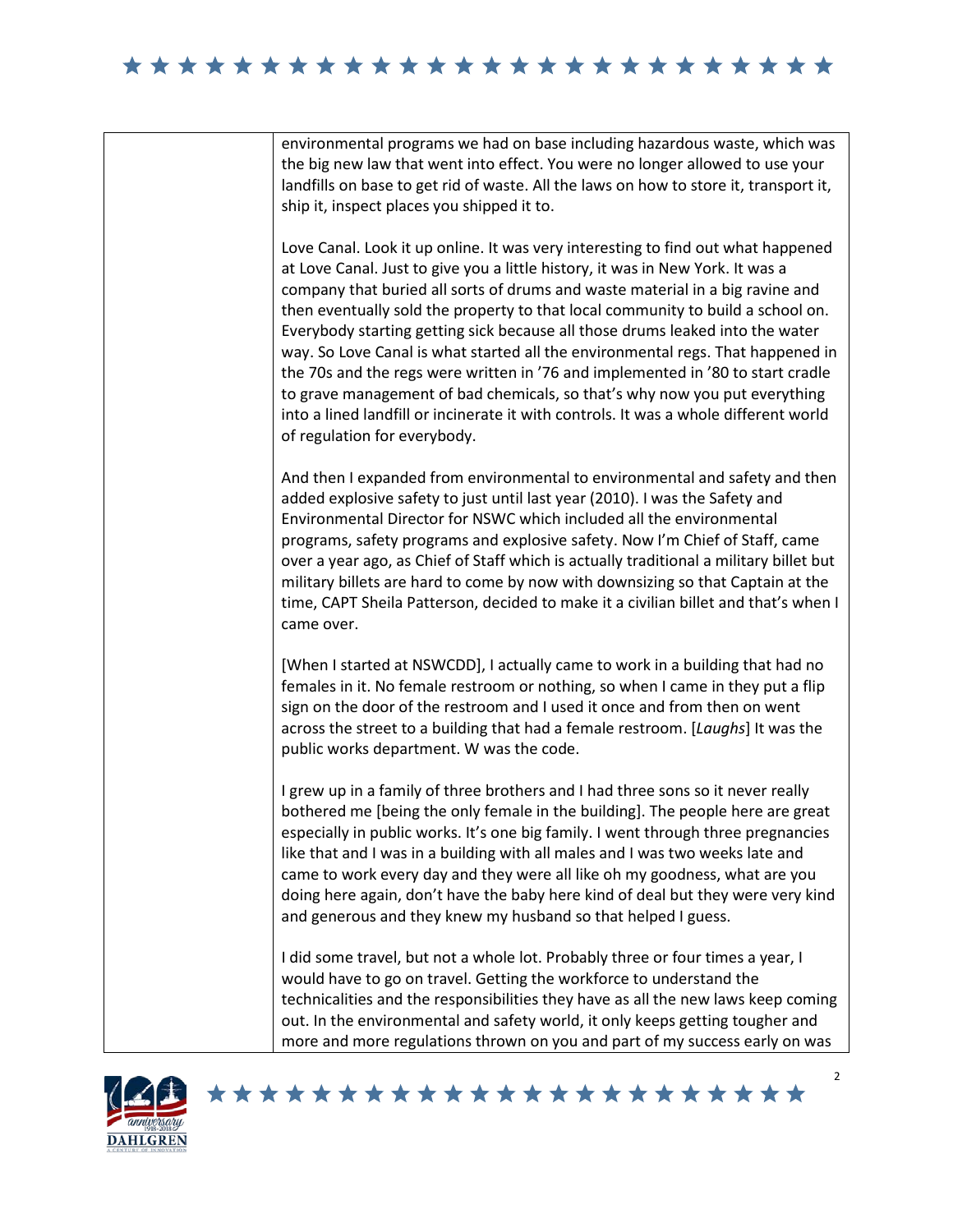## \*\*\*\*\*\*\*\*\*\*\*\*\*\*\*\*\*\*\*\*\*\*\*\*\*

| <b>Conclusion</b> | Thank you for listening to this week's Dahlgren Centennial Podcast, and<br>hopefully you have learned another interesting aspect of what our people                                                                                                                                                                                                                                                                                                                                                                                                                                                                                                                                                                                                                                                                                                                                                                                                                                                                                                                                                                                                                                                                                                                                                                                                                                                                                                                                                                                                                                                                                                                                                                                                                                                                     |
|-------------------|-------------------------------------------------------------------------------------------------------------------------------------------------------------------------------------------------------------------------------------------------------------------------------------------------------------------------------------------------------------------------------------------------------------------------------------------------------------------------------------------------------------------------------------------------------------------------------------------------------------------------------------------------------------------------------------------------------------------------------------------------------------------------------------------------------------------------------------------------------------------------------------------------------------------------------------------------------------------------------------------------------------------------------------------------------------------------------------------------------------------------------------------------------------------------------------------------------------------------------------------------------------------------------------------------------------------------------------------------------------------------------------------------------------------------------------------------------------------------------------------------------------------------------------------------------------------------------------------------------------------------------------------------------------------------------------------------------------------------------------------------------------------------------------------------------------------------|
|                   | got to respect you bla bla bla and I was like I'm not changing who I am for any<br>reputation. She thoughts she had to do that and she was probably 30 years<br>older than me, so when she came along I guess she thought she needed to be<br>that way to get respect.<br>It's who you are. It's how you are wired. There is not as many females that go<br>into engineering. They certainly go into science but not as many go into<br>engineering. I think if you look across the board you would see more women in<br>science than in engineering. You certainly don't see as many women in<br>management here as you do in the workforce. I think part of it's the field and I<br>think part of it too if you are choosing someone to manage an organization than<br>you are looking for some body you can get along with and sees things the way<br>you see it. And maybe if that tweeks you a little bit to stick with those like you<br>as in males pick males and females pick females I don't know. And you do have<br>a lot of oh I just couldn't work for a woman. I think if you went back and talked<br>to people who worked for me, I don't think you'd see oh my goodness I<br>couldn't. And I'm not sure what I attribute that to. I'm also a third kid so I'm<br>pretty laid back. I'm hard-nosed when it comes to making sure people are safe<br>in what they do. If it's going to land somebody in jail then they have to do it<br>right kind of deal because a lot of those regulations are that way but I'm not<br>pushy. I listen to all sides of things so I don't know. I've been around a long time<br>too. People either know me or they know somebody that knows me that<br>probably helps. I've not had any negative experiences whatsoever. I'm lucky. It's<br>been a great place to work. |
|                   | and why do I have to do that now kind of thing.<br>I will just give you one little story that stuck in my mind. In the early 80s, we had<br>all of our outside inspections come down from the Navy Yard and there was one<br>real tough woman there who had a reputation for being hard-nosed and we<br>were looking at different areas where people were doing their activities and I<br>said yes sir to somebody. I was 21 years old and the man was probably 50 and<br>that is the type of respect you give when there is that much of an age difference<br>and she got out and looked at me and said "Don't say yes sir to them. They've                                                                                                                                                                                                                                                                                                                                                                                                                                                                                                                                                                                                                                                                                                                                                                                                                                                                                                                                                                                                                                                                                                                                                                            |
|                   | that there was a lot of training that had to be done, so I became a trainer and<br>became a well-known trainer within the Navy. Not only did I train people at<br>Dahlgren, but I trained people at PAX River, NOSA, Indian Head in a lot of those<br>regulations, so if you're going to train you know it really well, so I didn't have<br>any problem. I was well respected I guess in my field in what I did. I never felt<br>that was ever an issue, I don't think I would have taken it as an issue for being<br>female. I would have taken it as an issue in the change of how they do business                                                                                                                                                                                                                                                                                                                                                                                                                                                                                                                                                                                                                                                                                                                                                                                                                                                                                                                                                                                                                                                                                                                                                                                                                   |





3